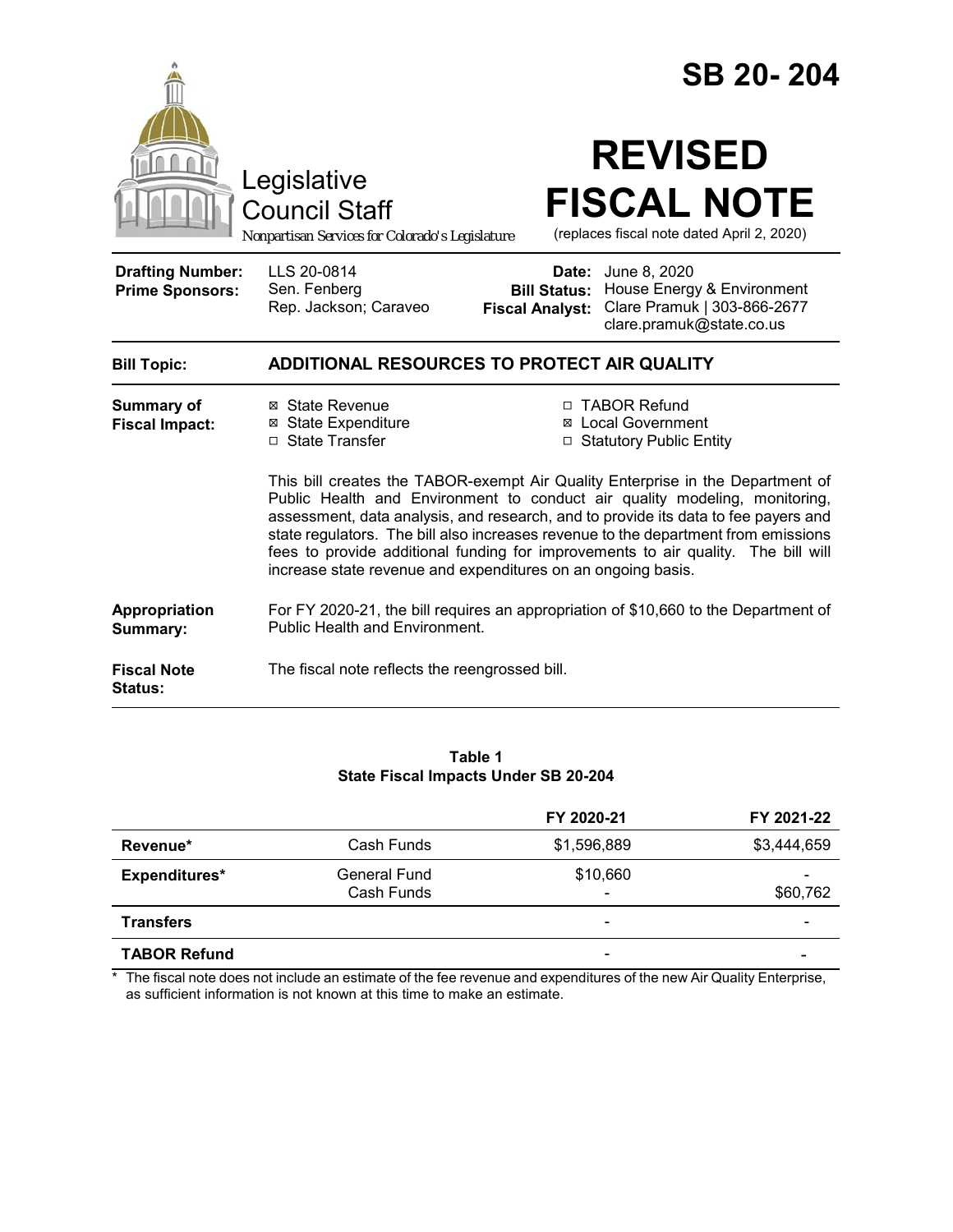June 8, 2020

### **Summary of Legislation**

This bill creates the TABOR-exempt Air Quality Enterprise (enterprise) in the Department of Public Health and Environment (CDPHE). The bill also increases revenue to the Air Pollution Control Division in the CDPHE from emissions fees to fund new air quality control programs. The enterprise is scheduled for repeal on September 1, 2034, after a sunset review.

**Air Quality Enterprise.** The enterprise's powers and duties are to:

- conduct science-based, unbiased air quality modeling, monitoring, assessment, data analysis, and research;
- establish and collect fees:
- allocate enterprise revenues and contract for services;
- issue revenue bonds:
- receive fees and other payments for services provided;
- engage the services of contractors, consultants, and legal counsel, for professional and technical assistance, advice, and other goods and services without regard to the state procurement code; and
- promote the development of unbiased, high quality, science and not advocate for or develop air quality policy.

**Enterprise fees.** The bill creates the continuously appropriated Air Quality Enterprise Cash Fund. The enterprise board may set fees in an amount that reflects the value of services provided in aggregate. Before establishing fees, the board is required to conduct a stakeholder process and will not collect fees prior to July 1, 2021. Fees may be charged:

- per ton of air pollutant emitted by a stationary source annually;
- for custom or additional air quality modeling, monitoring, assessment, or research services; and
- for emission mitigation project services sought by fee payers.

The amount of fees collected are limited to \$1.0 million in FY 2021-22, \$3.0 million in FY 2022-23, \$4.0 million in FY 2023-24, and \$5.0 million for fiscal years commencing on or after July 1, 2024.

**Enterprise board.** The enterprise will be governed by an ten-member board of directors. The board is required to meet at least quarterly and the appointed members are entitled to receive a \$50 per diem for each day spent attending official board meetings. Board meetings are subject to open meetings requirements.

**Reporting.** The board is required to report to the General Assembly by December 1 of each year on the board's prioritization of research needs, enterprise accomplishments, services, revenue, expenditures, and the value of business services provided to fee payers.

**Stationary source fee increase.** For FY 2020-21, the bill increases the fees for:

- filing an air pollutant emission notice or an amendment to the notice;
- annual emissions;
- hazardous air pollutants; and
- application processing fees.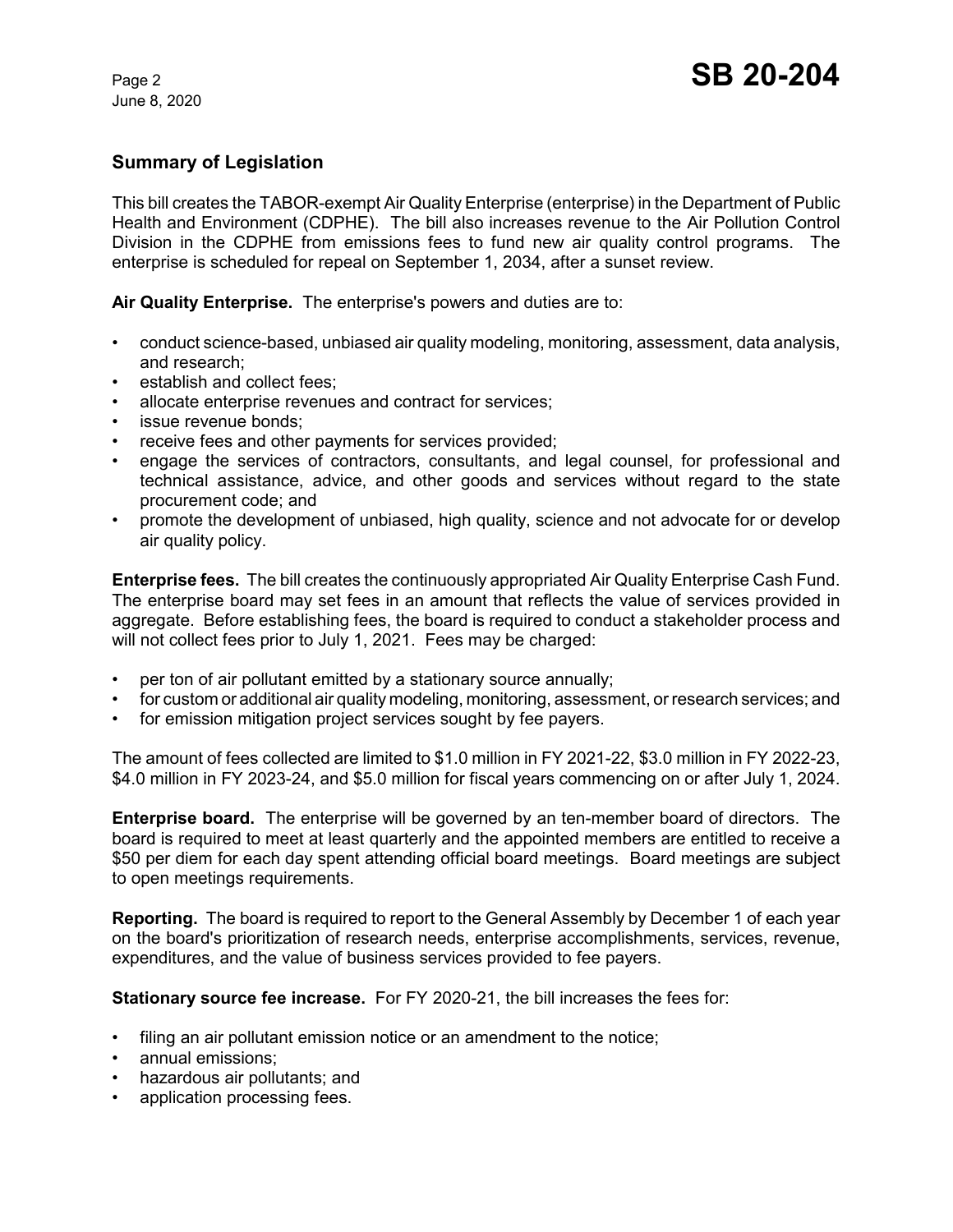June 8, 2020

These fees are deposited into the Stationary Sources Control Fund. The Air Quality Control Commission (AQCC) may adjust the fees going forward to cover the indirect and direct costs required to develop and administer the new air quality control programs established under the bill. Only the portion of revenue collected attributable to the increased fees may be used for new programs identified in the bill.

### **Background**

The CDPHE received funding for two budget decision items (R1 and BA3) through the FY 2020-21 Long Bill, which appropriated \$2.0 million cash funds and 18.9 FTE, funded from the Stationary Sources Control Fund. The fiscal note assumes that the new fee revenue to this fund under this bill will be used to fund the decision items. The necessary appropriations are included in the Long Bill, rather than in this bill.

### **State Revenue**

The bill increases state cash fund revenue by at least \$1.6 million in FY 2020-21 and at least \$3.4 million in FY 2021-22. The bill specifies fee increases for FY 2020-21 and FY 2021-22 and grants the AQCC the authority to increase fees in future years. The bill also authorizes the enterprise board of directors to set fees for the enterprise; however, this fee revenue has not been estimated in the fiscal note and will depend on future decisions by the new enterprise on fee and services offered.

**Air Quality Enterprise.** The bill grants the enterprise authority to assess fees that reflect the value of services provided. A maximum amount for this fee is established in statute, growing from \$1.0 million in FY 2021-22 to \$5.0 million in FY 2024-25 in future years. Actual fees will be established following a stakeholder process, and are not estimated. This revenue is not subject to TABOR.

**Fee impact on pollution sources**. Colorado law requires legislative service agency review of measures which create or increase any fee collected by a state agency. These fee amounts are set by the bill for FY 2020-21 and FY 2021-22. In future years, fees will be set administratively by the CDPHE based on cash fund balance, estimated program costs, and the estimated number of entities subject to the fee. Table 2 below identifies the fee impact of this bill, which are subject to TABOR.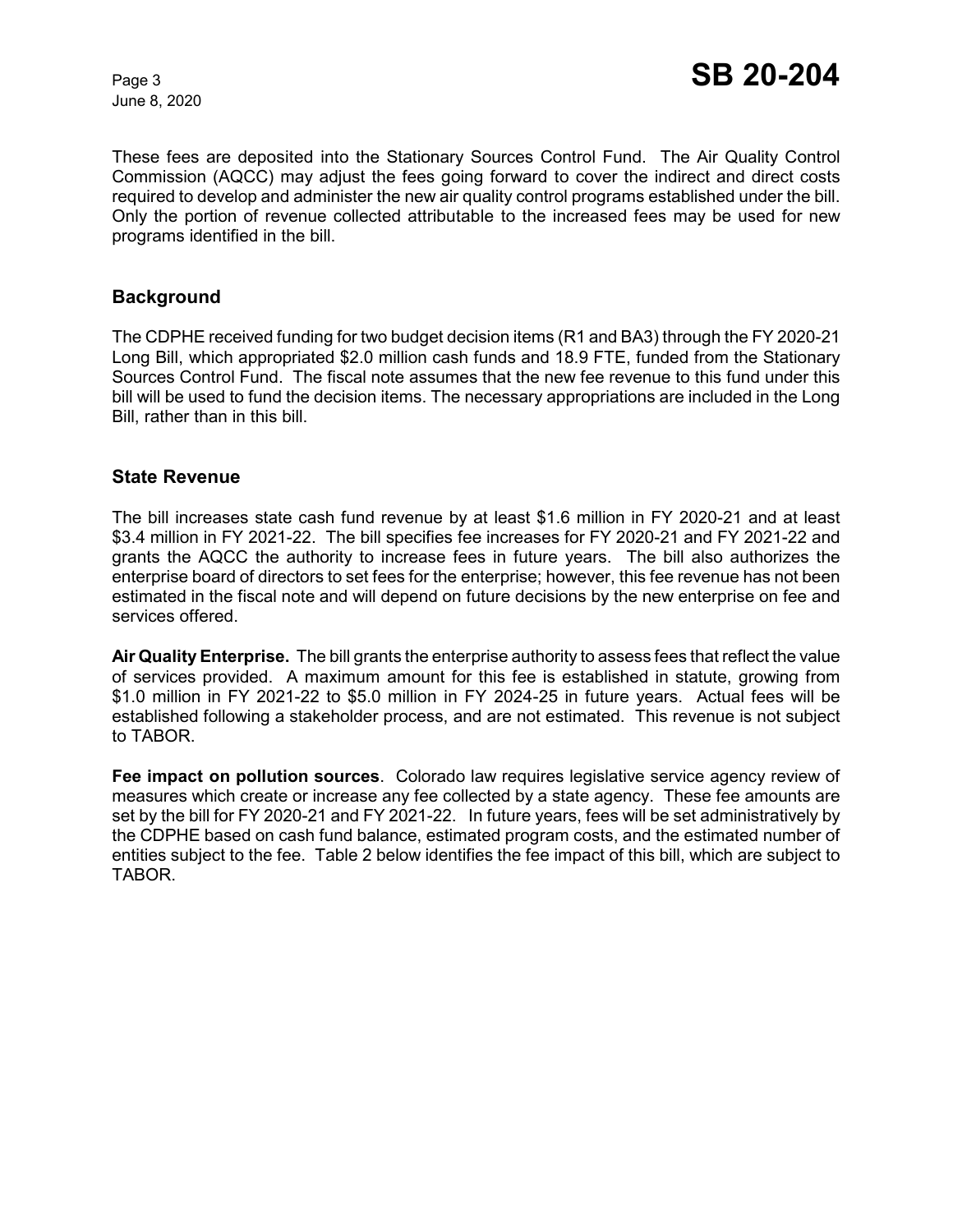#### **Table 2 Fee Impact on Pollution Sources**

| <b>Fiscal Year</b> | Type of Fee                          | <b>Proposed</b><br>Fee Increase | <b>Number</b><br><b>Affected</b> | <b>Total Fee</b><br>Impact |
|--------------------|--------------------------------------|---------------------------------|----------------------------------|----------------------------|
| FY 2020-21         | Air pollutant emission notices       | \$16.00                         | 9,117                            | \$145,872                  |
|                    | Per ton fee for regulated pollutants | \$3.37                          | 152,830                          | \$515,037                  |
|                    | Per ton fee for hazardous pollutants | \$24.87                         | 5,995                            | \$149,096                  |
|                    | Per-hour permit processing fee       | \$12.56                         | 62,650                           | \$786,884                  |
|                    |                                      |                                 | <b>FY 2020-21 Total</b>          | \$1,596,889                |
| FY 2021-22         | Air pollutant emission notices       | \$42.00                         | 9,363                            | \$393,246                  |
|                    | Per ton fee for regulated pollutants | \$7.37                          | 152,728                          | \$1,125,605                |
|                    | Per ton fee for hazardous pollutants | \$47.87                         | 5,991                            | \$286,789                  |
|                    | Per-hour permit processing fee       | \$23.44                         | 69,924                           | \$1,639,019                |
|                    |                                      |                                 | <b>FY 2021-22 Total</b>          | \$3,444,659                |

# **State Expenditures**

This bill will increase expenditures in the CDPHE by \$10,660 in FY 2020-21 and \$60,762 per year beginning in FY 2020-21 and future years for administrative expenses associated with the new enterprise. In addition, expenditures will increase within the enterprise to provide services using fees charged to customers of the enterprise. As discussed in the State Revenue section, these expenditures will depend on future decisions of the enterprise board, fees collected, and other information that is unknown at this time. Impacts to the CDPHE and other state agencies are discussed below.

**CDPHE.** This bill will increase expenditures from the Air Quality Enterprise Cash Fund by \$10,660 in FY 2020-21 and \$60,762 in FY 2021-22 for the Air Quality Enterprise in the CDPHE. The fiscal note assumes that the enterprise will require 100 hours of legal services in FY 2020-21 and 570 hours of legal services per fiscal year beginning in FY 2021-22 at a rate of \$106.60 per hour for rulemaking and legal support. These funds will be reappropriated to the Department of Law for legal services provided to the enterprise. The Department of Law will require 0.3 FTE for this purpose beginning in FY 2021-22. Expenditure increases beyond this will be funded by enterprise revenue and continuously appropriated to the enterprise and not through the annual budget process. These expenditures are not estimated because there is insufficient information in the bill on which to base an estimate.

**Other state agencies.** State agencies with facilities that are permitted as pollution sources by CDPHE will have an increase in permitting fees under the bill. This increase has not been estimated for the fiscal note.

# **Local Government and School Districts**

Like state government agencies, local government and school district facilities that are permitted as pollution sources by the CDPHE will have increased costs for permitting fees under the bill. This increase has not been estimated for the fiscal note.